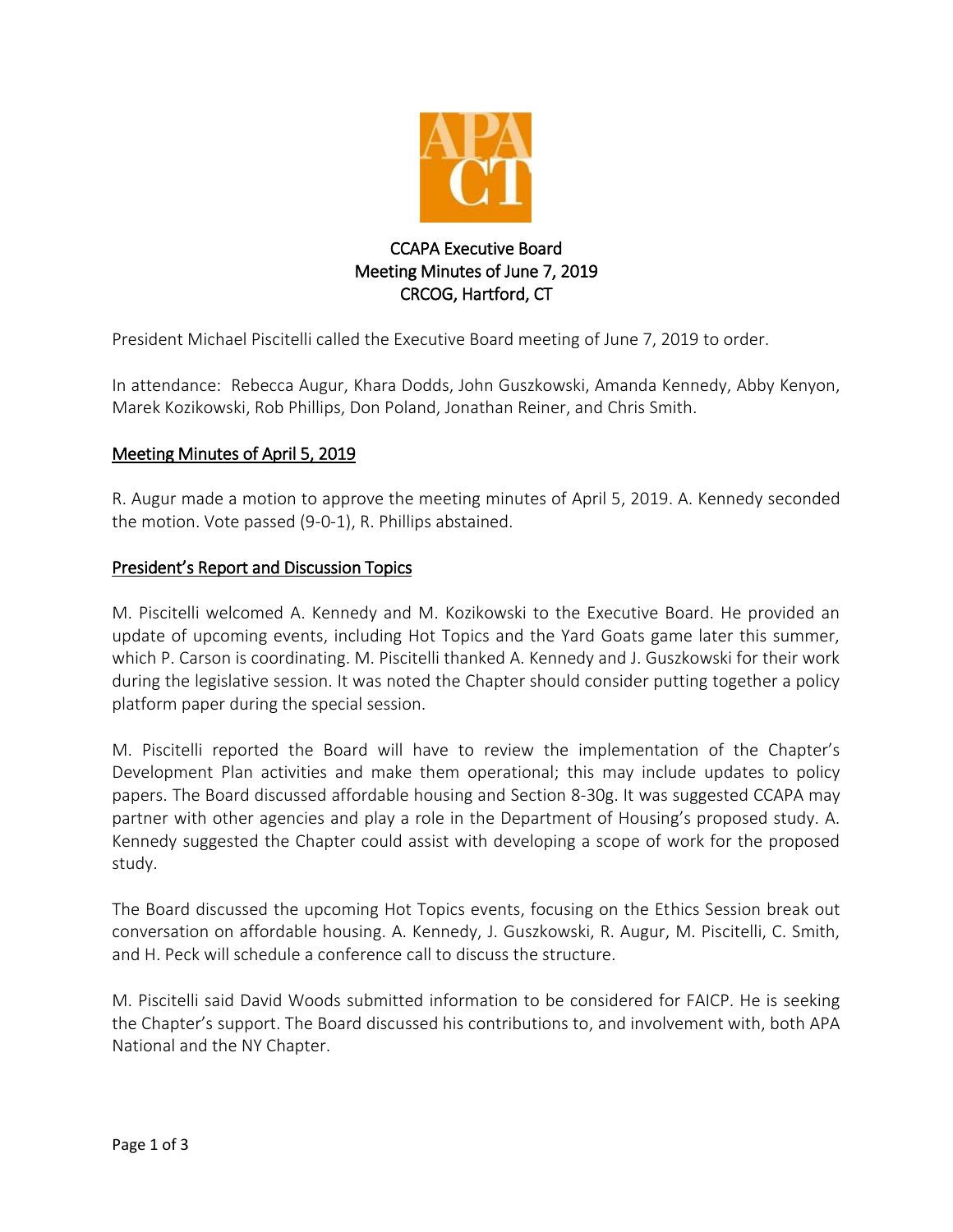A. Kennedy made a motion to support the nomination for FAICP, with a preference for joint support with the NY Chapter. R. Augur seconded the motion. Vote passed unanimously (10-0).

It was announced Pratt Street in Hartford is seeking recognition under APA's Great Places program and the Board has been asked to endorse the application.

A. Kennedy made a motion to submit a letter of support. A. Kenyon seconded the motion. Vote passed (9-0-1), D. Poland abstained.

M. Piscitelli reviewed the template for the Chapter meeting and asked Board members to fill in their applicable sections. The presentation will include an overview of the new website. The Board discussed the next generation of planners and reflected on a recent listserv discussion about planning presentations to young children. M. Kozikowski will speak to this during the Chapter meeting.

## Treasurer's Report

K. Dodds reported the Chapter has collected \$20,714 so far of the \$25,000 anticipated. Revenue from advertising has come in over budget; \$6,000 was expected and \$7,000 has been collected to date. In terms of expenditures, 46% of budgeted expenditures have been spent, including APA conference costs and travel. K. Dodds noted the insurance policy has been renewed. It was also reported there is \$16,000 in the 12 month CD and just over \$5,000 in the 9 month CD. M. Piscitelli reported SWAG was ordered for the Chapter.

## Committee Updates

## Communications

R. Augur said the new website is complete and up and running. There have been questions about posting jobs on the new site, this is now handled through APA. M. Piscitelli complemented R. Augur on the new website.

R. Augur noted additional assistance is needed on the Communications Committee and asked if anyone would be interested in serving as Chair. It was suggested Kyle Shiel may be available to help.

## Program/PDO

M. Piscitelli reported on information received from S. Sadlowski and J. Davies, noting there were 80 participants on the recent climate change webinar, practical implementation is critical. He reviewed the upcoming programs. It was also noted the classroom session for the AICP test went well and three out of five people passed the test.

#### Membership

A. Weiner was not in attendance but he had relayed that there are 409 Chapter members.